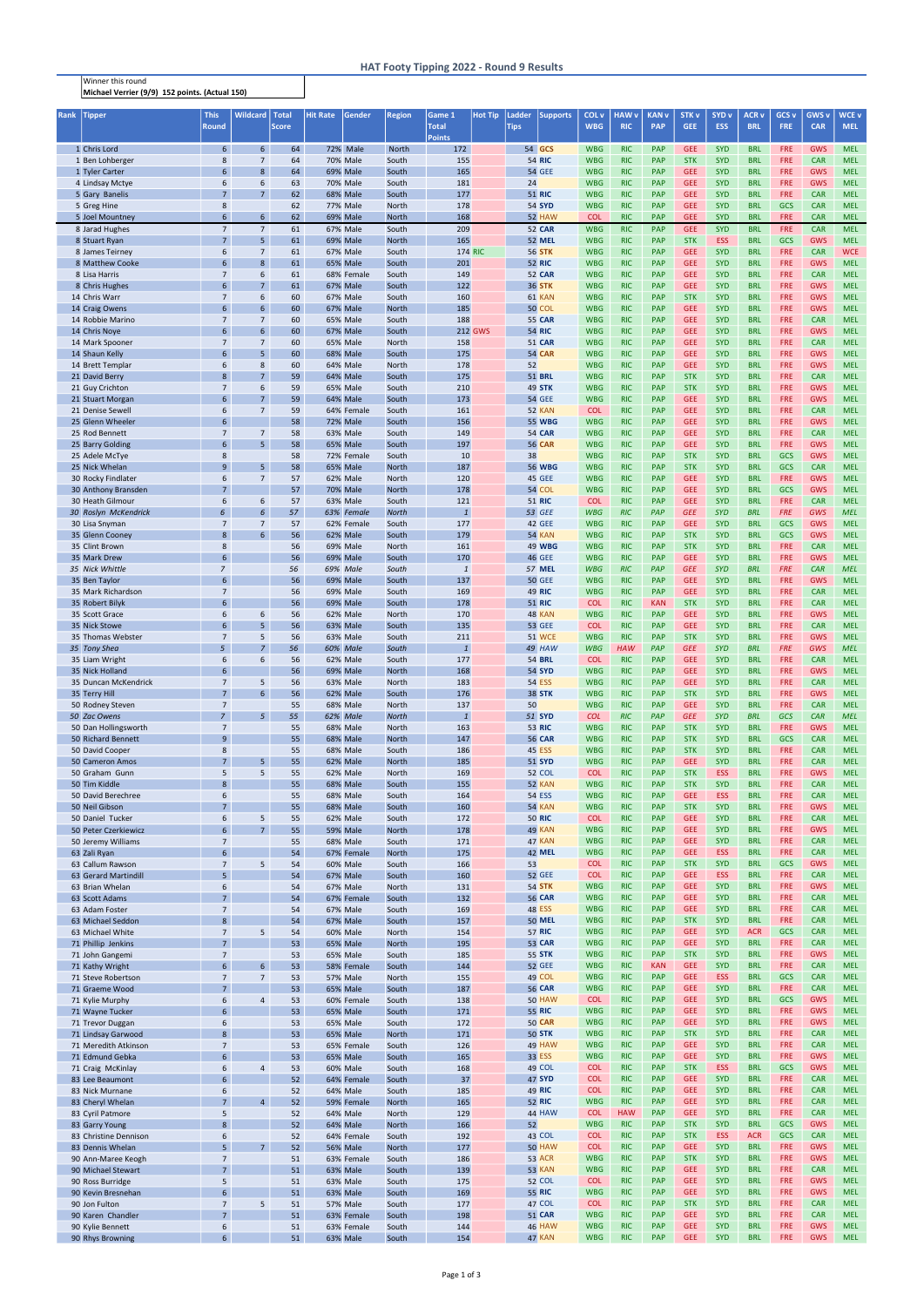Winner this round Michael Verrier (9/9) 152 points. (Actual 150)

## HAT Footy Tipping 2022 - Round 9 Results

| <b>Rank</b> | Tipper                   | <b>This</b>     | <b>Wildcard</b> | Total        | Hit Rate        | Gender          | Region       | Game 1         | <b>Hot Tip</b> | Ladder      | <b>Supports</b> | COL v      | HAW v      | <b>KAN v</b> | STK <sub>v</sub> | SYD <sub>v</sub> | ACR v      | GCS <sub>v</sub> | <b>GWS v</b> | <b>WCE v</b> |
|-------------|--------------------------|-----------------|-----------------|--------------|-----------------|-----------------|--------------|----------------|----------------|-------------|-----------------|------------|------------|--------------|------------------|------------------|------------|------------------|--------------|--------------|
|             |                          | <b>Round</b>    |                 | <b>Score</b> |                 |                 |              | <b>Total</b>   |                | <b>Tips</b> |                 | <b>WBG</b> | <b>RIC</b> | <b>PAP</b>   | <b>GEE</b>       | <b>ESS</b>       | <b>BRL</b> | <b>FRE</b>       | <b>CAR</b>   | <b>MEL</b>   |
|             |                          |                 |                 |              |                 |                 |              | <b>Points</b>  |                |             |                 |            |            |              |                  |                  |            |                  |              |              |
|             | 90 Andrew Beven          | 6               |                 | 51           |                 | 63% Male        | South        | 169            |                |             | <b>53 CAR</b>   | <b>COL</b> | <b>RIC</b> | <b>PAP</b>   | <b>GEE</b>       | <b>SYD</b>       | <b>BRL</b> | <b>FRE</b>       | <b>CAR</b>   | <b>MEL</b>   |
|             | 90 Robyn Wilkes          | 6               |                 | 51           |                 | <b>63% Male</b> | South        | 164            |                |             | <b>53 MEL</b>   | <b>WBG</b> | <b>RIC</b> | <b>KAN</b>   | <b>GEE</b>       | <b>SYD</b>       | <b>BRL</b> | <b>GCS</b>       | <b>GWS</b>   | <b>MEL</b>   |
|             | 90 Michael Verrier       | 9               |                 | 51           |                 | 63% Male        | South        | 152            |                |             | 49 STK          | <b>WBG</b> | <b>RIC</b> | <b>PAP</b>   | <b>STK</b>       | <b>SYD</b>       | <b>BRL</b> | <b>GCS</b>       | <b>CAR</b>   | <b>MEL</b>   |
|             | 90 Warren Brooks         | $\overline{7}$  |                 | 51           |                 | 63% Male        | South        | 165            |                |             | <b>50 KAN</b>   | <b>WBG</b> | <b>RIC</b> | <b>PAP</b>   | <b>GEE</b>       | <b>SYD</b>       | <b>BRL</b> | <b>FRE</b>       | <b>CAR</b>   | <b>MEL</b>   |
|             | 90 Anita Bourn           | $\overline{z}$  |                 | 51           |                 | 63% Female      | South        | $\mathbf{1}$   |                |             | <b>56 GEE</b>   | <b>WBG</b> | <b>RIC</b> | PAP          | <b>GEE</b>       | <b>SYD</b>       | <b>BRL</b> | <b>FRE</b>       | CAR          | <b>MEL</b>   |
|             | 90 Alanna Cannon         | 6               |                 | 51           |                 | 63% Female      | South        | 152            |                |             | <b>46 MEL</b>   | <b>COL</b> | <b>RIC</b> | <b>PAP</b>   | <b>GEE</b>       | <b>SYD</b>       | <b>BRL</b> | <b>FRE</b>       | <b>CAR</b>   | <b>MEL</b>   |
|             | 104 Mike Hunnibell       | 5               |                 | 50           |                 | 62% Male        | South        | 187            |                |             | <b>52 COL</b>   | <b>COL</b> | <b>RIC</b> | <b>PAP</b>   | <b>GEE</b>       | <b>SYD</b>       | <b>BRL</b> | <b>FRE</b>       | <b>GWS</b>   | <b>MEL</b>   |
|             | 104 Mark Bresnehan       | 5               |                 | 50           |                 | 62% Male        | South        | 123            |                |             | <b>50 CAR</b>   | <b>COL</b> | <b>RIC</b> | <b>KAN</b>   | <b>GEE</b>       | <b>SYD</b>       | <b>BRL</b> | <b>FRE</b>       | <b>CAR</b>   | <b>MEL</b>   |
|             | 104 Loretta Lohberger    | 6               |                 | 50           |                 | 62% Female      | South        | 168            |                |             | 49 HAW          | <b>COL</b> | <b>HAW</b> | <b>PAP</b>   | <b>STK</b>       | <b>SYD</b>       | <b>BRL</b> | <b>FRE</b>       | <b>CAR</b>   | <b>MEL</b>   |
|             | 104 Lisa Hoffman         | 6               |                 | 50           |                 | 62% Female      | South        | 150            |                |             | <b>37 MEL</b>   | <b>COL</b> | <b>RIC</b> | <b>PAP</b>   | <b>GEE</b>       | <b>SYD</b>       | <b>BRL</b> | <b>FRE</b>       | <b>CAR</b>   | <b>MEL</b>   |
|             | 104 Steven Maloney       | $\overline{7}$  |                 | 50           |                 | 62% Male        | North        | 187            |                |             | <b>50 KAN</b>   | <b>COL</b> | <b>RIC</b> | <b>PAP</b>   | <b>STK</b>       | <b>SYD</b>       | <b>BRL</b> | <b>GCS</b>       | <b>GWS</b>   | <b>MEL</b>   |
|             | 104 Greg Williams        | 6               |                 | 50           |                 | 62% Male        | <b>North</b> | 129            |                |             | <b>48 GEE</b>   | <b>WBG</b> | <b>RIC</b> | <b>PAP</b>   | <b>GEE</b>       | <b>SYD</b>       | <b>BRL</b> | <b>FRE</b>       | <b>GWS</b>   | <b>MEL</b>   |
|             | 104 Billy Godwin         | 5               |                 | 50           |                 | 62% Male        | South        | 168            |                |             | <b>53 WBG</b>   | <b>COL</b> | <b>RIC</b> | <b>PAP</b>   | <b>GEE</b>       | <b>SYD</b>       | <b>BRL</b> | <b>FRE</b>       | <b>GWS</b>   | <b>MEL</b>   |
|             | 104 Will Kay             | $\overline{z}$  | $\overline{4}$  | 50           | <b>57% Male</b> |                 | South        | $\mathbf{1}$   |                |             | 51 HAW          | <b>WBG</b> | <b>HAW</b> | PAP          | <b>STK</b>       | <b>SYD</b>       | <b>BRL</b> | <b>GCS</b>       | GWS          | <b>MEL</b>   |
|             | 104 Anna Masters         | 8               |                 | 50           |                 | 62% Female      | <b>North</b> | 167            |                |             | <b>46 CAR</b>   | <b>WBG</b> | <b>RIC</b> | <b>KAN</b>   | <b>STK</b>       | <b>SYD</b>       | <b>BRL</b> | <b>GCS</b>       | <b>CAR</b>   | <b>MEL</b>   |
|             | 104 Brian Fleming        | 6               |                 | 50           |                 | 62% Male        | South        | 176            |                | 46          |                 | <b>COL</b> | <b>RIC</b> | <b>PAP</b>   | <b>GEE</b>       | <b>SYD</b>       | <b>BRL</b> | <b>FRE</b>       | <b>CAR</b>   | <b>MEL</b>   |
|             | 104 Kaela McGowan        | 3               |                 | 50           |                 | 62% Female      | North        | $\mathbf{1}$   |                | 50          |                 | <b>COL</b> | <b>HAW</b> | <b>KAN</b>   | <b>GEE</b>       | SYD              | <b>ACR</b> | FRE              | CAR          | <b>MEL</b>   |
|             | 104 Craig Williams       | $6\overline{6}$ |                 | 50           |                 | 62% Male        | South        | 181            |                |             | <b>52 COL</b>   | <b>COL</b> | <b>RIC</b> | <b>PAP</b>   | <b>STK</b>       | <b>SYD</b>       | <b>BRL</b> | <b>FRE</b>       | <b>GWS</b>   | <b>MEL</b>   |
|             | 104 Nicole Lansky        | $\overline{7}$  |                 | 50           |                 | 62% Female      | South        | 172            |                |             | <b>38 MEL</b>   | <b>WBG</b> | <b>RIC</b> | <b>PAP</b>   | <b>GEE</b>       | <b>SYD</b>       | <b>BRL</b> | <b>FRE</b>       | <b>CAR</b>   | <b>MEL</b>   |
|             | 104 Vonda Gunn           | 5               |                 | 50           |                 | 62% Female      | <b>North</b> | 169            |                |             | 47 KAN          | <b>COL</b> | <b>RIC</b> | <b>KAN</b>   | <b>GEE</b>       | <b>SYD</b>       | <b>BRL</b> | <b>FRE</b>       | <b>CAR</b>   | <b>MEL</b>   |
|             | 104 Ewan Sherman         | 5               |                 | 50           |                 | 62% Male        | South        | 183            |                |             | <b>48 CAR</b>   | <b>COL</b> | <b>RIC</b> | <b>PAP</b>   | <b>GEE</b>       | <b>ESS</b>       | <b>BRL</b> | <b>FRE</b>       | <b>CAR</b>   | <b>MEL</b>   |
|             | 119 Kerry Gunn           | 6               |                 | 49           |                 | 60% Female      | <b>North</b> | 169            |                |             | <b>50 COL</b>   | <b>WBG</b> | <b>RIC</b> | <b>PAP</b>   | <b>GEE</b>       | <b>ESS</b>       | <b>BRL</b> | <b>FRE</b>       | <b>CAR</b>   | <b>MEL</b>   |
|             | 119 Barbara Stewart      | 5               |                 | 49           |                 | 60% Female      | South        | 149            |                |             | <b>50 KAN</b>   | <b>COL</b> | <b>RIC</b> | <b>PAP</b>   | <b>GEE</b>       | <b>SYD</b>       | <b>BRL</b> | <b>FRE</b>       | <b>GWS</b>   | <b>MEL</b>   |
|             | 119 John Canavan         | 6               |                 | 49           |                 | <b>60% Male</b> | South        | 187            |                |             | <b>55 WCE</b>   | <b>COL</b> | <b>RIC</b> | <b>PAP</b>   | <b>GEE</b>       | <b>SYD</b>       | <b>BRL</b> | <b>FRE</b>       | <b>CAR</b>   | <b>MEL</b>   |
|             | 119 Anne Lawless         | 7               |                 | 49           |                 | 60% Female      | South        | $\mathbf{1}$   |                |             | <b>58 BRL</b>   | <b>WBG</b> | <b>RIC</b> | PAP          | <b>STK</b>       | <b>SYD</b>       | <b>BRL</b> | <b>FRE</b>       | GWS          | <b>MEL</b>   |
|             | 119 Joel Isbister        | 6               |                 | 49           |                 | 60% Male        | South        | 155            |                |             | <b>52 SYD</b>   | <b>WBG</b> | <b>RIC</b> | <b>PAP</b>   | <b>GEE</b>       | <b>SYD</b>       | <b>BRL</b> | <b>FRE</b>       | <b>GWS</b>   | <b>MEL</b>   |
|             | 119 Jessey Dillon        | 6               |                 | 49           | 60% Male        |                 | South        | $\mathbf{1}$   |                |             | 49 KAN          | <b>COL</b> | <b>HAW</b> | PAP          | <b>GEE</b>       | <b>SYD</b>       | <b>BRL</b> | <b>GCS</b>       | CAR          | <b>MEL</b>   |
|             | 119 Lola Cowle           | 6               |                 | 49           |                 | 60% Female      | South        |                | <b>148 MEL</b> |             | <b>48 ESS</b>   | <b>COL</b> | <b>RIC</b> | <b>PAP</b>   | <b>STK</b>       | <b>SYD</b>       | <b>BRL</b> | <b>FRE</b>       | <b>GWS</b>   | <b>MEL</b>   |
|             | 119 Malcolm Castles      | 4               | 7               | 49           |                 | 52% Female      | <b>North</b> | $\mathbf{1}$   |                |             | 40 HAW          | <b>COL</b> | <b>RIC</b> | PAP          | <b>GEE</b>       | <b>ESS</b>       | <b>ACR</b> | <b>GCS</b>       | GWS          | <b>MEL</b>   |
|             | 119 Alex Izbicki         | 6               |                 | 49           |                 | <b>60% Male</b> | <b>North</b> | 155            |                |             | <b>51 RIC</b>   | <b>COL</b> | <b>RIC</b> | <b>PAP</b>   | <b>GEE</b>       | <b>SYD</b>       | <b>BRL</b> | <b>GCS</b>       | <b>GWS</b>   | <b>MEL</b>   |
|             | 128 Eric Hermanis        | 7               |                 | 48           |                 | <b>59% Male</b> | South        | 188            |                |             | <b>50 STK</b>   | <b>WBG</b> | <b>RIC</b> | <b>PAP</b>   | <b>GEE</b>       | <b>SYD</b>       | <b>BRL</b> | <b>FRE</b>       | <b>CAR</b>   | <b>MEL</b>   |
|             | 128 Matthew Taylor       | 6               |                 | 48           |                 | <b>59% Male</b> | South        | 167            |                |             | <b>46 GEE</b>   | <b>COL</b> | <b>RIC</b> | <b>PAP</b>   | <b>GEE</b>       | <b>SYD</b>       | <b>BRL</b> | <b>FRE</b>       | <b>CAR</b>   | <b>MEL</b>   |
|             | 128 Simon Burgess        | 6               |                 | 48           |                 | <b>59% Male</b> | South        | 164            |                |             | <b>50 WBG</b>   | <b>WBG</b> | <b>RIC</b> | <b>PAP</b>   | <b>GEE</b>       | <b>SYD</b>       | <b>BRL</b> | <b>FRE</b>       | <b>GWS</b>   | <b>MEL</b>   |
|             | 128 Dean Wise            | $\overline{7}$  |                 | 48           | <b>59% Male</b> |                 | South        | $\overline{1}$ |                |             | 48 HAW          | <b>WBG</b> | <b>RIC</b> | PAP          | <b>STK</b>       | <b>SYD</b>       | <b>ACR</b> | <b>GCS</b>       | GWS          | <b>MEL</b>   |
|             | 128 Joel Proctor         | 5               |                 | 48           | 59% Male        |                 | North        | $\mathbf{1}$   |                |             | <b>48 RIC</b>   | <b>WBG</b> | <b>HAW</b> | PAP          | <b>GEE</b>       | <b>ESS</b>       | <b>BRL</b> | <b>FRE</b>       | CAR          | <b>MEL</b>   |
|             | 128 Shannon Hill         | 6               |                 | 48           |                 | 59% Female      | South        | 127            |                |             | 47 HAW          | <b>WBG</b> | <b>HAW</b> | <b>PAP</b>   | <b>STK</b>       | <b>SYD</b>       | <b>BRL</b> | <b>FRE</b>       | <b>GWS</b>   | <b>MEL</b>   |
|             | 128 Diane Izbicki        | $\overline{7}$  |                 | 48           |                 | 59% Female      | North        | 164            |                |             | <b>50 CAR</b>   | <b>WBG</b> | <b>RIC</b> | <b>PAP</b>   | <b>GEE</b>       | <b>SYD</b>       | <b>BRL</b> | <b>FRE</b>       | <b>CAR</b>   | <b>MEL</b>   |
|             | 128 Calvin Godwin        | 6               |                 | 48           | <b>59% Male</b> |                 | South        | $\mathbf{1}$   |                |             | <b>53 WBG</b>   | <b>WBG</b> | <b>RIC</b> | PAP          | <b>GEE</b>       | <b>SYD</b>       | <b>BRL</b> | <b>FRE</b>       | GWS          | <b>MEL</b>   |
|             | 128 Shaun Heather        | 5               |                 | 48           |                 | <b>59% Male</b> | North        | 147            |                |             | 47 HAW          | <b>WBG</b> | <b>HAW</b> | <b>PAP</b>   | <b>GEE</b>       | <b>SYD</b>       | <b>BRL</b> | <b>FRE</b>       | <b>GWS</b>   | <b>MEL</b>   |
|             | 128 Brendon Garwood      | 6               |                 | 48           |                 | <b>59% Male</b> | <b>North</b> | 160            |                |             | <b>50 KAN</b>   | <b>WBG</b> | <b>RIC</b> | <b>PAP</b>   | <b>GEE</b>       | <b>SYD</b>       | <b>BRL</b> | <b>FRE</b>       | <b>GWS</b>   | <b>MEL</b>   |
|             | 128 Annette Smith        | 6               |                 | 48           |                 | 59% Female      | South        | 156            |                |             | <b>50 GEE</b>   | <b>COL</b> | <b>RIC</b> | <b>PAP</b>   | <b>GEE</b>       | <b>SYD</b>       | <b>BRL</b> | <b>FRE</b>       | <b>CAR</b>   | <b>MEL</b>   |
|             | 139 Chris Walker         | 7               |                 | 47           |                 | <b>58% Male</b> | <b>North</b> | 210            |                |             | <b>51 RIC</b>   | <b>WBG</b> | <b>RIC</b> | <b>PAP</b>   | <b>GEE</b>       | <b>SYD</b>       | <b>BRL</b> | <b>FRE</b>       | <b>CAR</b>   | <b>MEL</b>   |
|             | 139 Jacob Hine           | 6               |                 | 47           |                 | <b>58% Male</b> | North        | 166            |                |             | <b>52 SYD</b>   | <b>WBG</b> | <b>RIC</b> | <b>PAP</b>   | <b>GEE</b>       | <b>SYD</b>       | <b>BRL</b> | <b>FRE</b>       | <b>GWS</b>   | <b>MEL</b>   |
|             | 139 Anne Bassett         | $\overline{7}$  |                 | 47           |                 | 58% Female      | North        | 135            |                | 56          |                 | <b>WBG</b> | <b>RIC</b> | <b>PAP</b>   | <b>GEE</b>       | <b>SYD</b>       | <b>BRL</b> | <b>FRE</b>       | <b>CAR</b>   | <b>MEL</b>   |
|             | 139 Henry Robertson      | 5               |                 | 47           |                 | <b>58% Male</b> | North        | 155            |                |             | 33 COL          | <b>COL</b> | <b>RIC</b> | <b>KAN</b>   | <b>STK</b>       | <b>ESS</b>       | <b>BRL</b> | <b>FRE</b>       | <b>CAR</b>   | <b>MEL</b>   |
|             | 139 Michael Walker       | $\overline{7}$  |                 | 47           |                 | <b>58% Male</b> | <b>North</b> | 160            |                |             | <b>50 HAW</b>   | <b>WBG</b> | <b>RIC</b> | <b>PAP</b>   | <b>STK</b>       | <b>SYD</b>       | <b>BRL</b> | <b>FRE</b>       | <b>GWS</b>   | <b>MEL</b>   |
|             | 139 Brendan Nicholls     | 5               |                 | 47           | <b>58% Male</b> |                 | South        | $\mathbf{1}$   |                |             | <b>47 CAR</b>   | <b>COL</b> | <b>HAW</b> | PAP          | <b>STK</b>       | <b>ESS</b>       | <b>ACR</b> | <b>GCS</b>       | CAR          | <b>MEL</b>   |
|             | 139 Glenn Eberle         | 5               |                 | 47           |                 | <b>58% Male</b> | South        | 175            |                |             | <b>55 HAW</b>   | <b>COL</b> | <b>RIC</b> | <b>PAP</b>   | <b>GEE</b>       | <b>SYD</b>       | <b>BRL</b> | <b>FRE</b>       | <b>GWS</b>   | <b>MEL</b>   |
|             | 139 Karen Jenkins        | $\overline{7}$  |                 | 47           |                 | 58% Female      | North        | 161            |                |             | 49 ESS          | <b>WBG</b> | <b>RIC</b> | <b>PAP</b>   | <b>STK</b>       | <b>ESS</b>       | <b>BRL</b> | <b>FRE</b>       | <b>CAR</b>   | <b>MEL</b>   |
|             | 147 Callum Kelly         | 6               |                 | 46           |                 | <b>57% Male</b> | South        | 174            |                |             | <b>53 CAR</b>   | <b>WBG</b> | <b>HAW</b> | <b>KAN</b>   | <b>STK</b>       | <b>SYD</b>       | <b>BRL</b> | <b>FRE</b>       | <b>CAR</b>   | <b>MEL</b>   |
|             | 147 Maria Skillern       | 6               |                 | 46           |                 | <b>57% Male</b> | South        | 159            |                |             | <b>50 STK</b>   | <b>COL</b> | <b>RIC</b> | <b>PAP</b>   | <b>STK</b>       | <b>ESS</b>       | <b>BRL</b> | <b>FRE</b>       | <b>CAR</b>   | <b>MEL</b>   |
|             | 149 Rebecca Pedley       | 6               |                 | 45           |                 | 56% Female      | South        | 21             |                |             | <b>40 ESS</b>   | <b>COL</b> | <b>RIC</b> | <b>PAP</b>   | <b>GEE</b>       | <b>SYD</b>       | <b>BRL</b> | <b>FRE</b>       | <b>CAR</b>   | <b>MEL</b>   |
|             | 149 Ian Hermanis         | 8               |                 | 45           |                 | <b>56% Male</b> | South        | 158            |                |             | 29 ACR          | <b>WBG</b> | <b>RIC</b> | <b>PAP</b>   | <b>STK</b>       | <b>SYD</b>       | <b>BRL</b> | <b>FRE</b>       | <b>CAR</b>   | <b>MEL</b>   |
|             | 149 Francis Maloney      | 6               |                 | 45           |                 | <b>56% Male</b> | <b>North</b> | 102            |                |             | <b>51 BRL</b>   | <b>WBG</b> | <b>RIC</b> | <b>PAP</b>   | <b>GEE</b>       | <b>SYD</b>       | <b>BRL</b> | <b>FRE</b>       | <b>GWS</b>   | <b>MEL</b>   |
|             | 149 Jake Richardson      | 5               |                 | 45           |                 | <b>56% Male</b> | South        | 100            |                |             | <b>47 GEE</b>   | <b>WBG</b> | <b>RIC</b> | <b>KAN</b>   | <b>GEE</b>       | <b>ESS</b>       | <b>BRL</b> | <b>FRE</b>       | <b>CAR</b>   | <b>MEL</b>   |
|             | 149 Ian Mackenzie        | 8               |                 | 45           |                 | <b>56% Male</b> | South        | 10             |                |             | 32 HAW          | <b>WBG</b> | <b>RIC</b> | <b>PAP</b>   | <b>STK</b>       | <b>SYD</b>       | <b>BRL</b> | <b>FRE</b>       | <b>CAR</b>   | <b>MEL</b>   |
|             | 149 Geoff Cowle          | $\overline{7}$  |                 | 45           |                 | <b>56% Male</b> | South        | 171            |                |             | <b>52 STK</b>   | <b>WBG</b> | <b>RIC</b> | <b>PAP</b>   | <b>STK</b>       | <b>SYD</b>       | <b>BRL</b> | <b>FRE</b>       | <b>GWS</b>   | <b>MEL</b>   |
|             | 155 Ari Gregson          | $\overline{7}$  |                 | 44           |                 | 54% Male        | South        | 30             |                |             | <b>38 RIC</b>   | <b>WBG</b> | <b>RIC</b> | <b>KAN</b>   | <b>GEE</b>       | <b>SYD</b>       | <b>BRL</b> | <b>GCS</b>       | <b>CAR</b>   | <b>MEL</b>   |
|             | 155 Mark Dennison        | 5               |                 | 44           |                 | 54% Male        | South        | 186            |                |             | 48 COL          | <b>COL</b> | <b>RIC</b> | <b>PAP</b>   | <b>GEE</b>       | <b>SYD</b>       | <b>BRL</b> | <b>FRE</b>       | <b>GWS</b>   | <b>MEL</b>   |
|             | 155 Sam Cook             | $\overline{4}$  |                 | 44           | <b>54% Male</b> |                 | <b>North</b> | $\mathbf{1}$   |                |             | 44 SYD          | <b>COL</b> | <b>HAW</b> | PAP          | <b>STK</b>       | <b>ESS</b>       | <b>BRL</b> | <b>FRE</b>       | CAR          | <b>WCE</b>   |
|             | 155 Matt Murphy          | 6               |                 | 44           |                 | 54% Male        | South        | 167            |                |             | <b>49 ESS</b>   | <b>WBG</b> | <b>RIC</b> | <b>PAP</b>   | <b>STK</b>       | <b>ESS</b>       | <b>BRL</b> | <b>FRE</b>       | <b>GWS</b>   | <b>MEL</b>   |
|             | 159 Teresa Harris        | 5               |                 | 43           |                 | 53% Female      | <b>North</b> | 187            |                |             | 42 COL          | <b>COL</b> | <b>RIC</b> | <b>PAP</b>   | <b>GEE</b>       | <b>SYD</b>       | <b>BRL</b> | <b>FRE</b>       | <b>GWS</b>   | <b>MEL</b>   |
|             | 159 Matthew Owens        | 3               |                 | 43           | 53% Male        |                 | <b>North</b> | $\mathbf{1}$   |                |             | 36 HAW          | <b>WBG</b> | <b>HAW</b> | <b>KAN</b>   | <b>GEE</b>       | <b>SYD</b>       | <b>ACR</b> | <b>FRE</b>       | GWS          | <b>MEL</b>   |
|             | 159 Leigh Kiddle         | 5               |                 | 43           | 53% Male        |                 | South        | $\mathbf{1}$   |                |             | <b>43 CAR</b>   | <b>COL</b> | <b>HAW</b> | PAP          | <b>STK</b>       | <b>SYD</b>       | <b>BRL</b> | <b>GCS</b>       | GWS          | <b>WCE</b>   |
|             | 159 Brendan Tucker       | 3               |                 | 43           | 53% Male        |                 | South        | $\mathbf{1}$   |                |             | 43 WBG          | <b>COL</b> | <b>HAW</b> | PAP          | <b>STK</b>       | <b>ESS</b>       | <b>ACR</b> | <b>FRE</b>       | CAR          | <b>WCE</b>   |
|             | 163 Edward Robertson     | $\overline{7}$  |                 | 42           |                 | <b>52% Male</b> | <b>North</b> | 155            |                |             | 42 COL          | <b>COL</b> | <b>RIC</b> | <b>PAP</b>   | <b>STK</b>       | <b>SYD</b>       | <b>BRL</b> | <b>FRE</b>       | <b>CAR</b>   | <b>MEL</b>   |
|             | 163 Tony Young           | 5               |                 | 42           | 52% Male        |                 | North        | $\mathbf{1}$   |                |             | 37 COL          | <b>WBG</b> | <b>RIC</b> | <b>KAN</b>   | <b>STK</b>       | <b>ESS</b>       | <b>ACR</b> | <b>FRE</b>       | CAR          | <b>MEL</b>   |
|             | 163 Felicity Walsh       | $\overline{4}$  |                 | 42           |                 | 52% Female      | <b>North</b> | $\overline{1}$ |                |             | 45 HAW          | <b>WBG</b> | <b>HAW</b> | PAP          | <b>GEE</b>       | <b>SYD</b>       | <b>ACR</b> | <b>FRE</b>       | GWS          | <b>MEL</b>   |
|             | 166 Ben Sertori          | 4               |                 | 41           | 51% Male        |                 | <b>North</b> | $\mathbf{1}$   |                |             | <b>41 PAP</b>   | <b>COL</b> | <b>HAW</b> | PAP          | <b>STK</b>       | <b>ESS</b>       | <b>BRL</b> | <b>FRE</b>       | CAR          | <b>WCE</b>   |
|             | 167 Barry Cohen          | 6               |                 | 40           | 49% Male        |                 | South        | $\mathbf{1}$   |                |             | <b>40 RIC</b>   | <b>WBG</b> | <b>RIC</b> | <b>KAN</b>   | <b>STK</b>       | <b>ESS</b>       | <b>BRL</b> | <b>GCS</b>       | CAR          | <b>WCE</b>   |
|             | 168 Sandra Lowther-Owens | 5               |                 | 39           |                 | 48% Female      | <b>North</b> | $\mathbf{1}$   |                |             | 39 COL          | <b>WBG</b> | <b>HAW</b> | <b>KAN</b>   | <b>STK</b>       | <b>SYD</b>       | <b>BRL</b> | <b>FRE</b>       | CAR          | <b>WCE</b>   |
|             | 169 Carol Steenhuis      | 5               |                 | 38           |                 | 47% Female      | South        | $\overline{1}$ |                | 40          |                 | <b>WBG</b> | <b>RIC</b> | PAP          | <b>GEE</b>       | <b>SYD</b>       | <b>ACR</b> | <b>FRE</b>       | GWS          | <b>MEL</b>   |
|             | 170 caitlyn Phillips     | 3               |                 | 34           |                 | 42% Female      | South        | $\mathbf{1}$   |                | 34          |                 | <b>COL</b> | <b>RIC</b> | PAP          | <b>GEE</b>       | <b>ESS</b>       | <b>ACR</b> | <b>FRE</b>       | GWS          | <b>MEL</b>   |
|             | 170 Michael Perry        | 5               |                 | 34           | 42% Male        |                 | South        | $\mathbf{1}$   |                |             | 35 RIC          | <b>WBG</b> | <b>RIC</b> | <b>KAN</b>   | <b>STK</b>       | <b>SYD</b>       | <b>BRL</b> | <b>FRE</b>       | GWS          | <b>WCE</b>   |
|             | 172 Peter Czerkiewicz    | 3               |                 | 33           | 41% Male        |                 | <b>North</b> | $\mathbf{1}$   |                |             | 33 KAN          | <b>COL</b> | <b>HAW</b> | <b>KAN</b>   | <b>GEE</b>       | <b>ESS</b>       | <b>ACR</b> | <b>GCS</b>       | CAR          | <b>MEL</b>   |
|             |                          |                 |                 |              |                 |                 |              |                |                |             |                 |            |            |              |                  |                  |            |                  |              |              |